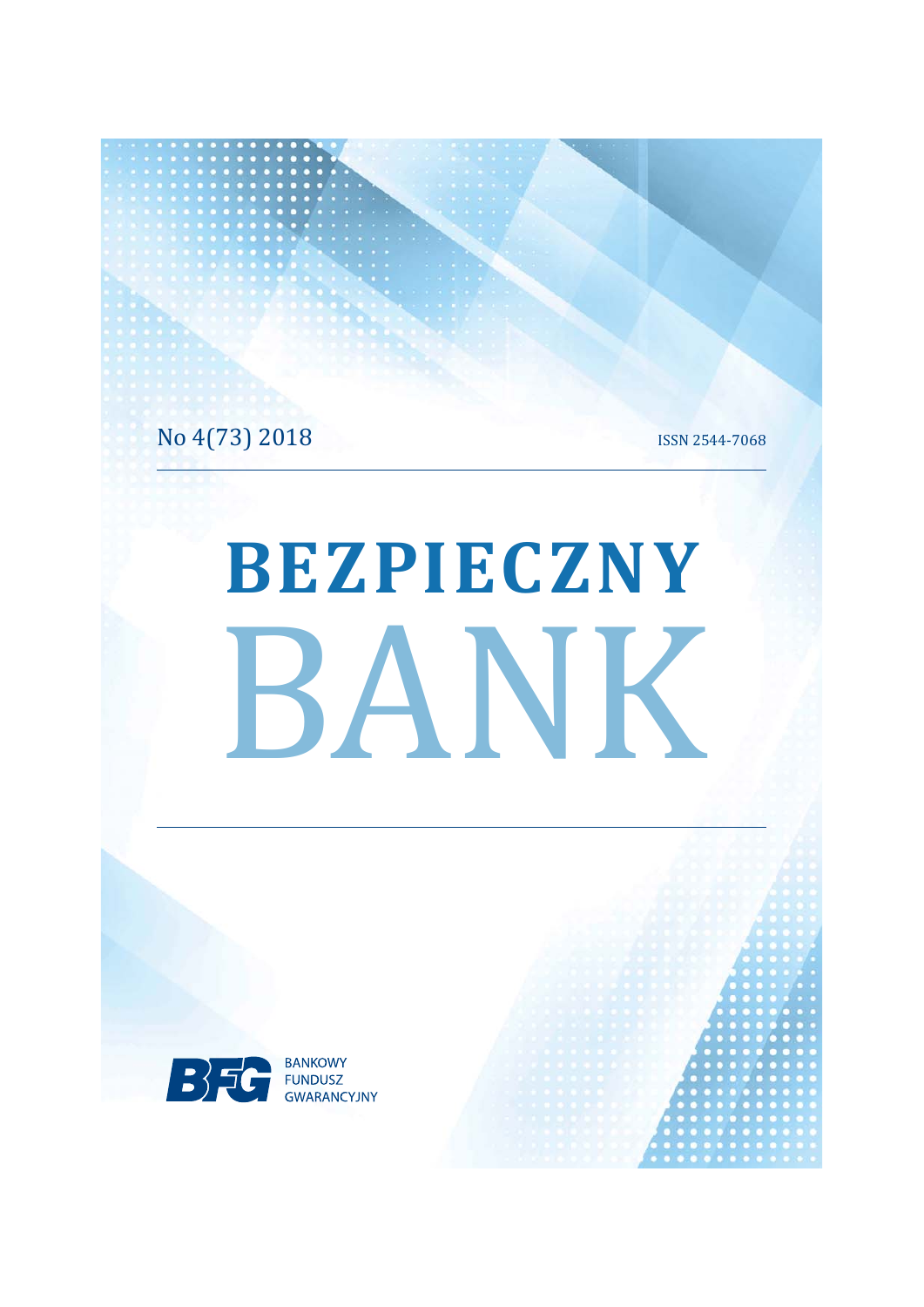**SAFE BANK** is a journal published by the Bank Guarantee Fund since 1997. It is devoted to issues of financial stability, with a particular emphasis on the banking system.

### **EDITORIAL OFFICE**

prof. Jan Szambelańczyk - Editor in Chief prof. Małgorzata Iwanicz-Drozdowska prof. Ryszard Kokoszczyński prof. Monika Marcinkowska prof. Ewa Miklaszewska prof. Krzysztof Opolski dr Ewa Kulińska-Sadłocha Ewa Teleżyńska - Secretary

# **SCIENTIFIC AND PROGRAMME COUNCIL**

Piotr Nowak - chairman prof. Paola Bongini prof. Santiago Carbo-Valverde prof. Dariusz Filar prof. Eugeniusz Gatnar prof. Andrzej Gospodarowicz prof. Leszek Pawłowicz Krzysztof Pietraszkiewicz Zdzisław Sokal prof. Rafał Sura

All articles published in "SAFE BANK" are reviewed. All articles present the opinions of the authors and should not be construed to be an official position of BFG

### **PUBLISHER**

Bankowy Fundusz Gwarancyjny ul. Ks. Ignacego Jana Skorupki 4  $00 - 546$  Warszawa

# **SECRETARY**

Ewa Teleżyńska Telephone: 22 583 08 78 e-mail: redakcja@bfg.pl



Desktop publishing: Dom Wydawniczy ELIPSA ul. Inflancka 15/198, 00-189 Warszawa tel. 22 635 03 01, e-mail: elipsa@elipsa.pl, www.elipsa.pl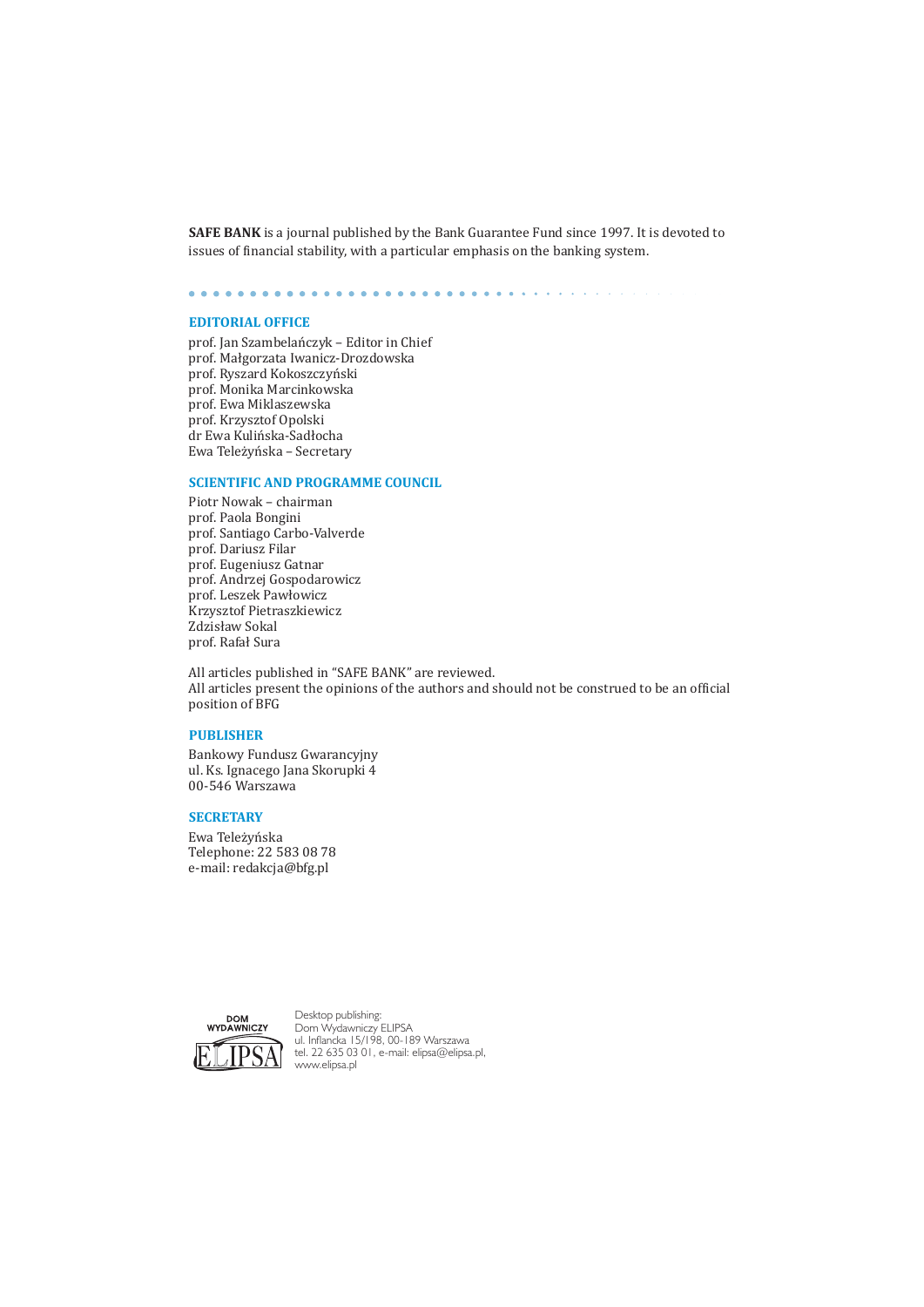# **A Word from the Editor**

The ending 2018 year traditionally makes many people think more carefully on the surrounding reality. Under the flood of good, neutral and bad information, some people wonder if the world requires some servicing. On one of the New Year's postcards I found a drawing, where the Creator is carrying the Earth, and the signpost indicates the road to the service agent. Those ones thinking about fixing of our planet may ask a question; do we have in our globalized world an entity competent enough to send the World A.D. 2018 to the service agent? And besides. is there such a service at all?

Wishing prosperity in 2019 to the Readers of our Journal I will leave the above questions unanswered.

By publishing the next 73rd no. of the Safe Bank Journal, we recommend you the studies of Polish economists from various scientific centres.

This number of the Journal is opened by the article of Leszek Pawłowicz and Marta Penczar untitled Macroeconomic Challenges and Forecasts for Poland. Apart from the substantive message, the preparation methodology of the presented report is worth emphasizing. It was prepared as part of the work program of the European Financial Congress (EFC), which operates since 2011. EFC is an open project the aim of which is to propose and support activities that stimulate security and financial stability in Poland and the European Union (EU).

Against the background of debates on the impact of the liberalization of financial markets on the banks efficiency Renata Karkowska and Magdalena Pruszyńska present interesting studies results for 28 EU countries. The authors answer the following questions: Does financial liberalization affect changes in the banking sector cost/income ratio? How did the relationship between financial liberalization and European banks' efficiency develop in 1995-2015?

The new approach to the study of money market reference indicators using a stochastic model reflecting changes in deposit transactions based on a panel of banks providing information to a dedicated repository or a calculation agent was proposed in the article of Marcin Dec.